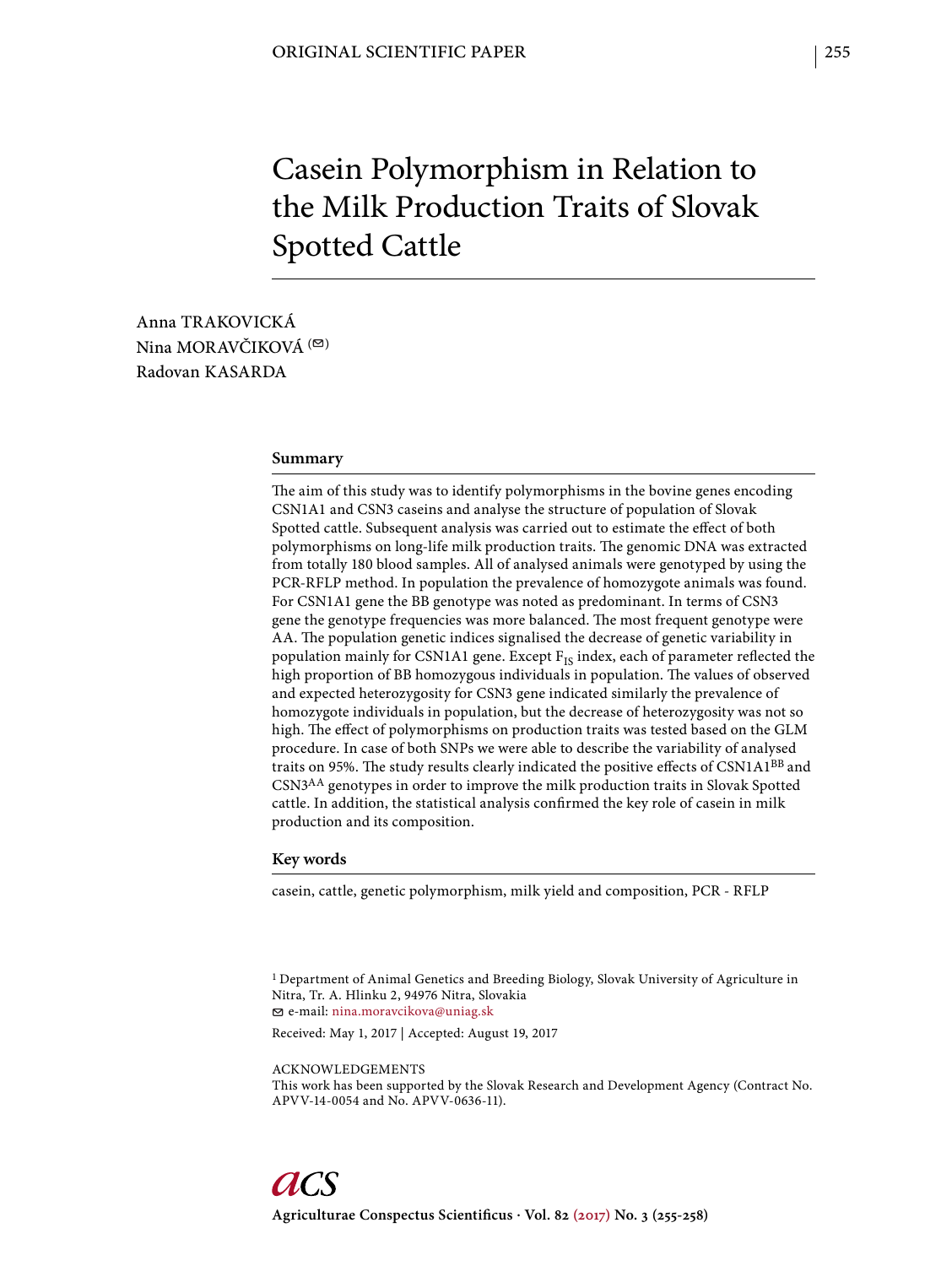### **Introduction**

Main goals of the dairy cattle breeding are the search of an economically efficient way of the improvement of milk production and the qualitative milk traits. Selection and breeding of animals with desirable genotypes is of crucial importance for the genetic improvement of dairy cows. Milk protein genetic polymorphisms of the genus Bos provoke a significant scientific interest, mainly associated with their evolution, population structure, breeding and hybridization. Over the last decades, studies have been concentrated on the influence of the genetic variants of the major milk proteins on the quantitative and qualitative milk traits and their technological properties (Hristov et al., 2012).

Casein is a family of milk proteins that exists in several molecular forms and is the main protein present in the bovine milk. Casein content in bovine milk ranges from 2.4% to 2.6%, which represents about 78% of all milk proteins (Żukiewicz et al., 2012). Bovine milk proteins are classified by two groups; one group is soluble at pH 4.6, on the other hand, the other group is not soluble at pH 4.6. The soluble fraction is called whey protein such as α lactalbumin (LALBA), β lactogloulin (LGB). However, the insoluble part constitutes four casein protein such as α s1 casein (CSN1S1), α s2 casein (CSN1S2), β casein (CSN2) and κ-caseins (CSN3) (Gurcan, 2011; Gras et al., 2016). Caseins are encoded for by single autosomal genes that occupy approximately 200 Kbp on the sixth chromosome (Zwierzchowski et al., 2001). The linked genes are present in the sequence: αS1, β, αS2, κ, which means that their expression during lactation is regulated in a synchronic way. It is possible that a LCR (locus control region) exists for the casein genes (Żukiewicz et al., 2012). Most of the studies have been focused on CSN1S1 and CSN3 of the group of caseins and LGB of the whey proteins. These proteins have a great effect on milk production and milk components. The genetic variants of the CSN3 gene have a dominant role due to the protein influence of this protein on the formation, structure and stabilization of the casein micelles with respect to milk technological properties and cheese production (Hristov et al., 2012; Deb et al., 2014).

Five genetic variants of CSN1S1 have been identified: A, B, C, D, and E. The allele B is of the highest frequency in *Bos taurus*, whereas C is the most common in *B. indicus* and *B. grunienns* (Eigel et al., 1984). The allele B encodes glutamine whereas C encodes glycine, both at position 192 (Żukiewicz et al., 2012). The CSN3 gene comprises a 13 kb sequence divided into 5 exons (Martin et al., 2007). This gene encoded protein that affect the yield, composition as well as technical properties of milk. It is a standout amongst the most vital milk proteins in the mammals that assumes a crucial part in the milk quality and coagulation. Up to now, within the sequence of CSN3 gene eleven genetic variants have been distinguished (Trakovická et al., 2012). The most widely recognized alleles are A and B that differ in two amino acids at position 136 (Thr  $\rightarrow$  Ile) and 148 (Asp  $\rightarrow$  Ala) (Awad et al., 2016).

The aim of this study was to identify polymorphisms in CSN1S1 and CSN3 genes and to analyse their effect on long-life milk production traits in population of Slovak Spotted cattle.

# **Material and methods**

In the study, overall 180 Slovak Spotted cow have been included to determine the impact of genes located in bovine casein locus on long-life milk production traits. The Slovak spotted cattle, belonging to the dual-purpose production type, is genetically related with Simmental cattle and has a long tradition in Slovakia.

The genomic DNA was extracted from blood samples according to protocol of Miller et al. (1988). Subsequently, the concentration and purity of genomic DNA were tested based on the spectrophotometry measurements by the optical density at wave length of 260 nm. The polymorphisms in CSN1S1 and CSN3 genes were analysed according to Miluchová et al. (2014) using RFLP methods. The products of PCR reaction and restriction fragments have been separated and visualised using horizontal electrophoresis in 2% agarose gels (130 V for 50 min) and stained with day GelRed.

The genotypic structure of population and allele frequencies have been determined using Genalex version 6.1 (Peakall and Smouse, 2012). The Hardy-Weinberg equilibrium in population was tested based on the significance between observed and expected genotype frequencies using Chi-square test. The diversity indices including observed (Ho) and expected heterozygosity  $(H_e)$ , effective allele numbers  $(N_e)$ , polymorphic information content (PIC), and  $F_{IS}$  index was calculated using Genalex version 6.1 (Peakall and Smouse, 2012). Associations of the animal genotypes with long-life milk production traits were determined by analyses of quantitative traits. Statistical analysis was performed using SAS Enterprise Guide 4.2 software (SAS Institute Inc., 2009) and significance of differences based on genotypes effect of production traits were tested by following general linear models:

 $Y_{ijklm}^{1,2,3} = G_i + BT_j + S_k + L_l + BY_m + e_{ijklm}$ 

where:  $Y_{ijklm}$ <sup>1,2,3</sup> – milk, protein and fat yield,  $G_i$  – effect of genotype,  $BT_j$  – effect of breed type,  $S_k$  – effect of sire, , L<sub>1</sub> – effect of number of lactations,  $BY_m$  – date of birth,  $e_{ijklm}$  – random error.

### **Results and discussion**

In population of Slovak Spotted cows both analysed SNPs was successfully genotyped. For the CSN3 gene have been identified all three genotype (AA, AB, and BB). In case of CSN1A1 only two genotype was detected (BB and BC), the CC genotype was not observed. The allele and genotype frequencies are listed in Table 1. For CSN1A1 gene the BB genotype was predominant in population, which also indicated considerably higher frequency of B allele in comparison to C allele. In terms of CSN3 gene the genotype frequencies was more balanced. The most frequent genotypes were AA and AB genotypes. The lowest frequency was found for homozygous BB genotype. In case of both SNPs the differences between observed and expected genotype frequencies were not significant that indicate the Hardy-Weinberg equilibrium in population and low impact of effect such as selection, inbreeding or migration. However, the population genetic indices signalised the decrease of genetic variability in population mainly for CSN1A1 gene (Table 1). Except  $F_{IS}$  index, each of parameter reflected the high proportion of BB homozygous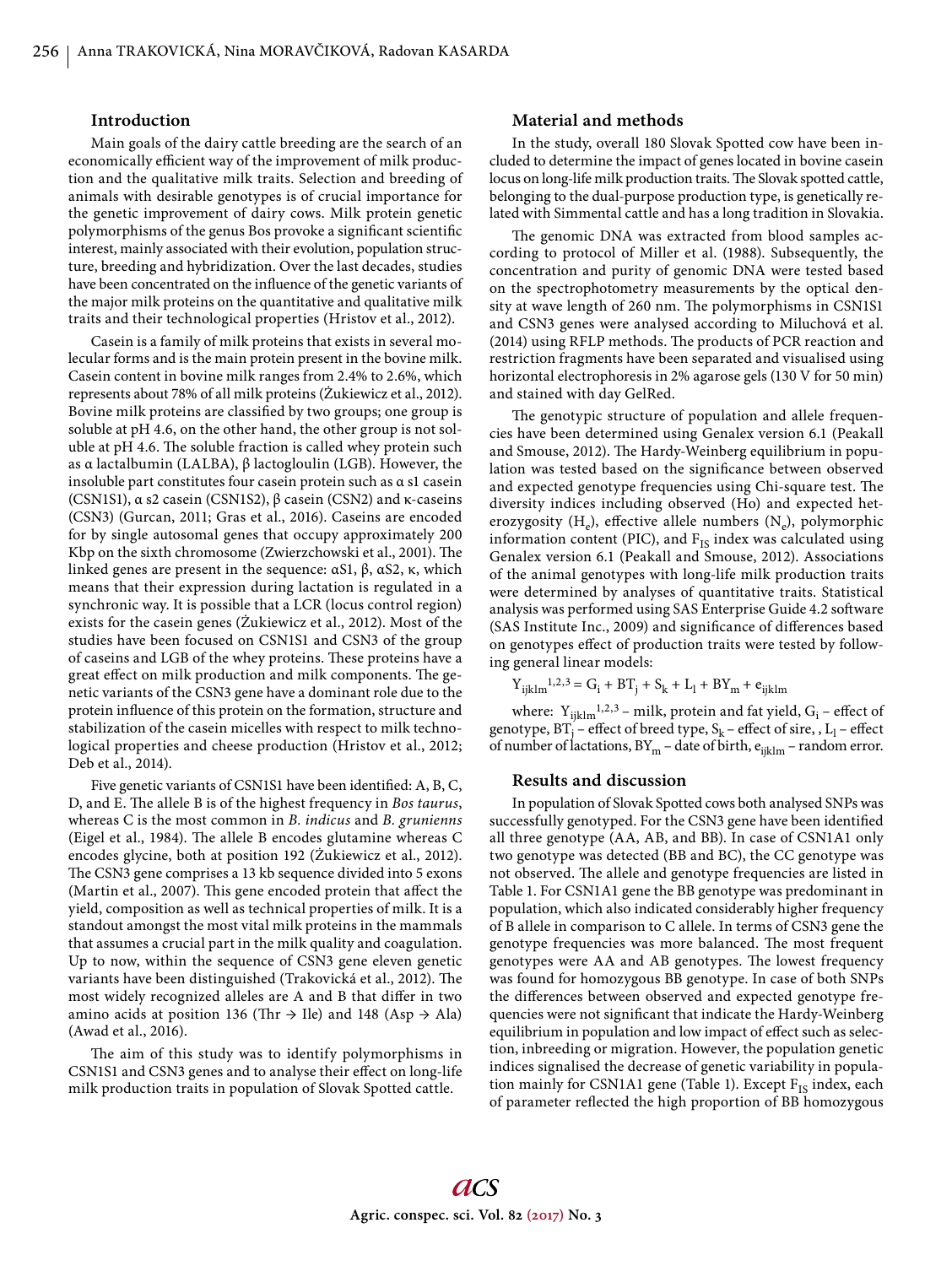| Table 1. Summary of genotype structure and population indices evaluated in population |                   |                     |            |                   |                 |           |                |      |       |      |          |
|---------------------------------------------------------------------------------------|-------------------|---------------------|------------|-------------------|-----------------|-----------|----------------|------|-------|------|----------|
| Locus                                                                                 |                   | Genotypes frequency |            | Alleles frequency |                 | $x2$ test | H <sub>o</sub> |      | $N_e$ | PIC  | $F_{IS}$ |
| CSN <sub>1</sub> S <sub>1</sub>                                                       | <b>BB</b><br>0.96 | ВC<br>0.04          | CC         | $0.98 \pm 0.01$   | $0.02 \pm 0.01$ | ns        | 0.04           | 0.04 | 1.04  | 0.04 | $-0.019$ |
| CSN <sub>3</sub>                                                                      | AA<br>0.51        | AВ<br>0.36          | BB<br>0.13 | $0.69 \pm 0.02$   | $0.31 \pm 0.02$ | ns        | 0.35           | 0.42 | 1.74  | 0.34 | 0.17     |

 $H_0$  – observed heterozygosity,  $H_e$  – observed heterozygosity,  $N_e$  – effective allele number, PIC – polymorphic information content, F<sub>IS</sub> – fixation index, ns – not significant

| Table 2. Basic statistical variation measurements of long-life milk production in analysed population |     |          |          |        |          |  |  |
|-------------------------------------------------------------------------------------------------------|-----|----------|----------|--------|----------|--|--|
| Trait                                                                                                 | N   | Mean     | SD.      | Min    | Max      |  |  |
| MY (kg)                                                                                               | 180 | 19395.31 | 15372.86 | 733.00 | 55102.00 |  |  |
| FY (kg)                                                                                               | 180 | 702.06   | 544.50   | 23.00  | 2007.00  |  |  |
| PY(kg)                                                                                                | 180 | 619.17   | 495.91   | 22.00  | 1763.00  |  |  |

n – number of individuals, mean – average value, SD – standard deviation, Min – minimum, Max – maximum, MY – milk yield, FY – fat yield, PY – protein yield

| Table 3. Impact of fixed effects included in GLM model on milk production traits in analysed population |     |               |               |             |                        |  |  |
|---------------------------------------------------------------------------------------------------------|-----|---------------|---------------|-------------|------------------------|--|--|
| Genotypes                                                                                               | N   |               | Factors       |             |                        |  |  |
|                                                                                                         |     | MY(kg)        | $FY$ (kg)     | PY(kg)      |                        |  |  |
| CSN <sub>1S1</sub>                                                                                      |     |               |               |             |                        |  |  |
| <b>BB</b>                                                                                               | 169 | $19719.67***$ | $713.0814***$ | 629.5349*** |                        |  |  |
| BC                                                                                                      | 8   | $12421.38***$ | $465.125***$  | $396.25***$ | Breed type***          |  |  |
| CSN <sub>3</sub>                                                                                        |     |               |               |             | $Sire***$              |  |  |
| AA                                                                                                      | 91  | 22357.25**    | 812.02        | $716.02**$  | No. of lactations $**$ |  |  |
| AB                                                                                                      | 62  | 15481.63**    | 555.66        | $489.66**$  | Birth date**           |  |  |
| <b>BB</b>                                                                                               | 24  | 18477.67**    | 670.96        | 593.25**    |                        |  |  |

MY – milk yield, FY – Fat yield, PY – protein yield, \*\* P<0.01, \*\*\* P<0.0001

individuals in population as well as the absence of CC genotype. The values of observed and expected heterozygosity for CSN3 gene indicated similarly the prevalence of homozygote individuals in population, but the decrease of heterozygosity is not so high. The  $F_{IS}$  index on level 0.17 reflects slightly increase of homozygosity in population. According to the classification of PIC (low polymorphism if PIC value < 0.25, median polymorphism if 0.25 < PIC value < 0.5, and high polymorphism if PIC value > 0.5) (Botstein et al., 1980), the analysis show low (CSN1A1) or median (CSN3) levels of polymorphic information content of SNPs across population. The effectiveness of loci allele impact in populations has been expressed by effective allele numbers. Comparison of  $N_e$  showed higher effective allele numbers across populations for CSN3 gene and indicated good level of genetic variability in analysed population at the considered locus.

The obtained allele and genotype frequencies of CSN1A1 and CSN3 genes are in agreement with previously published studies. Similarly to our results Kučerová et al. (2006) found in population of Czech Simmental cattle the predominance of CSN3A allele. In Czech Fleckvieh Bartoňová et al. (2012) confirmed the higher proportion of CSN3A across analysed individuals. Keating et al. (2007) showed that this proportion of CSN3 allele frequencies is valid in various dairy cattle breeds. In the Slovakia, the CSN3 polymorphism was analysed in Simmental and Holstein cattle. Trakovická et al. (2012) reported in both breeds the predominance of A allele over the B allele.

Table 2 shows the observed average values of analysed production traits in population. The average values for each trait in relation to the specific CSN1A1 and CSN3 genotypes are listed in table 3. The statistical significance of observed differences in association analyses was affected by the number of data available for particular trait. Therefore, only animals with relevant data of production traits were used in subsequent analysis.

In case of both SNPs we were able to describe the variability of analysed traits on 95%. Except genotypes effect, four other fixed effects were included in the GLM model: sire, breed type, total number of lactation in long-life production, and date of birth. As expected due to the biology of milk production each of them showed high statistical significant impact on milk, protein as well as fat yield (Table 3).

The statistical analysis confirmed the key role of casein in milk production and its composition. In both SNPs higher milk production was found in the most frequent homozygous